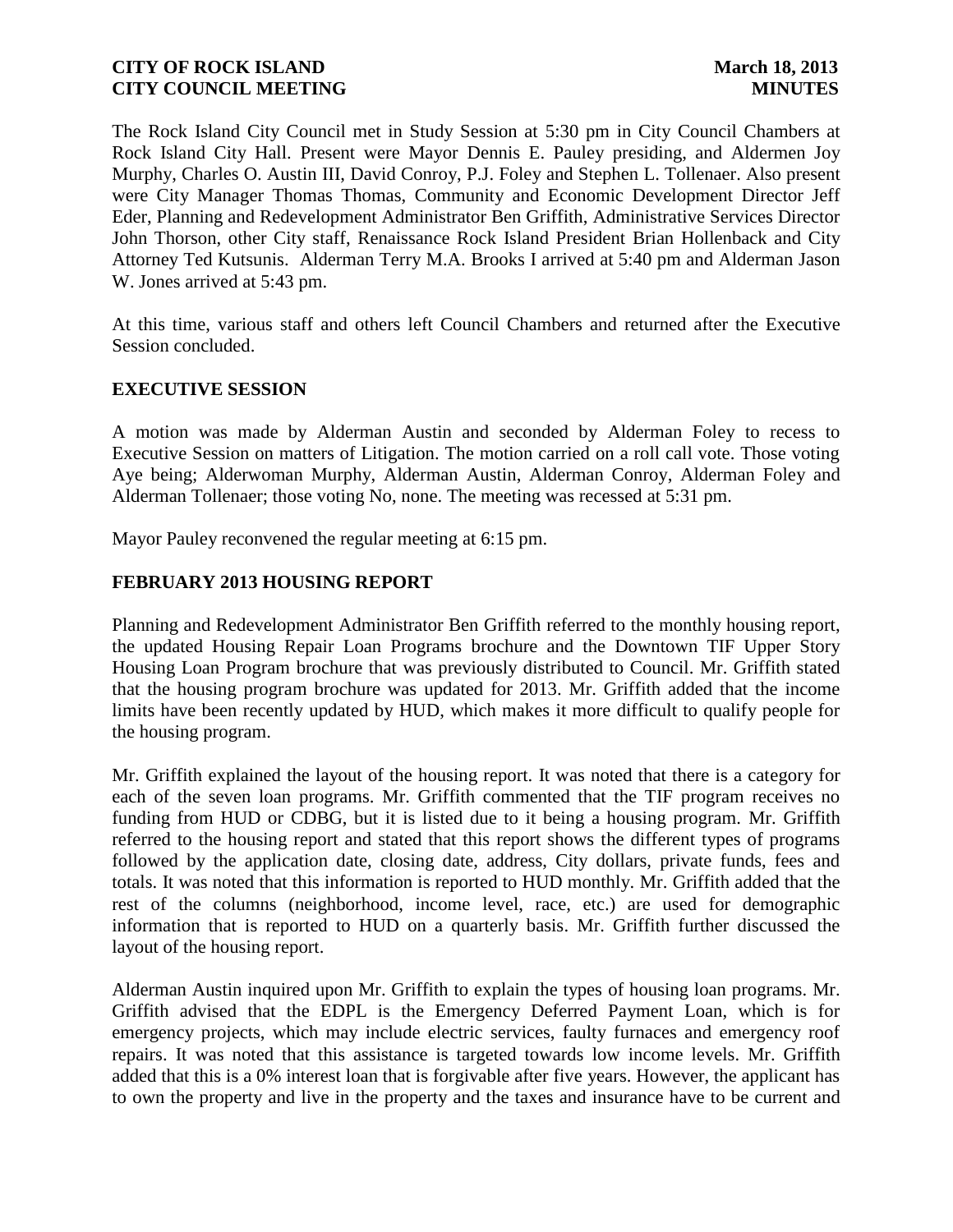maintained. It was noted that if they sell the property within five years or afterwards then the money is due to the City. Mr. Griffith indicated that the ESPL or Emergency Standard Payment Loan is similar to the EDPL, but it has to be repaid. It was noted that this is a 3% interest loan and it is for moderate to higher income applicants. Council and Mr. Griffith further discussed this program.

Mr. Griffith stated that the RDPL is the Roof Deferred Payment Loan, which is for low to very low income levels and is 0% interest and a five year forgivable loan. Mr. Griffith further discussed this program. Mr. Griffith commented that the TRFL is the Targeted Rehabilitation Forgivable Loan, which is a 0% interest rate and after five years if the applicant still owns the property, it is forgiven. Mr. Griffith added that this type of loan is for low to very low income levels. It was noted that TRFL types of projects include garage repair and replacement, roofs, gutters, sidewalks and tree removal. Council and Mr. Griffith further discussed these programs. Council and Community and Economic Development Director Jeff Eder discussed HUD requirements as it related to funding.

# **10TH STREET INFILL HOUSING**

Renaissance Rock Island President Brian Hollenback discussed the agreement on the Agenda for Council consideration in regards to the building of three new homes on  $10<sup>th</sup>$  Street. Mr. Hollenback advised that GROWTH will be taking the City's TIF dollars and leveraging that with Wells Fargo and the City's previous commitment to the previous agreement with GROWTH. Mr. Hollenback stated that the basis of the request is to secure an allocation of state donation tax credits. Mr. Hollenback offered that by finalizing the pulling of the resources from the City's previous TIF agreement that was approved last year, Wells Fargo is \$175,000.00 and if the \$115,000.00 is approved this evening, this will allow for another \$285,000.00 of capital that will fund a gap on these three homes.

Mr. Hollenback advised that the houses will go within the four lots on  $10<sup>th</sup>$  Street; demolition of two houses and the building of three houses. Mr. Hollenback stated that these will be three bedroom units and it will be 120% of the area median income. Mr. Hollenback added that the three new houses will go on the west side of the street and the entire block on both sides of the street will be new construction.

Council and Mr. Hollenback further discussed the proposed new housing on  $10^{th}$  Street.

# **ADJOURNMENT**

A motion made by Alderwoman Murphy and seconded by Alderman Brooks to adjourn the meeting carried by the following Aye and No vote. Those voting Aye being; Alderwoman Murphy, Alderman Austin, Alderman Brooks, Alderman Conroy, Alderman Foley, Alderman Tollenaer and Alderman Jones; those voting No, none. The meeting was adjourned at 6:33 pm.

\_\_\_\_\_\_\_\_\_\_\_\_\_\_\_\_\_\_\_\_\_\_\_\_\_\_\_\_\_\_ Aleisha L. Patchin, City Clerk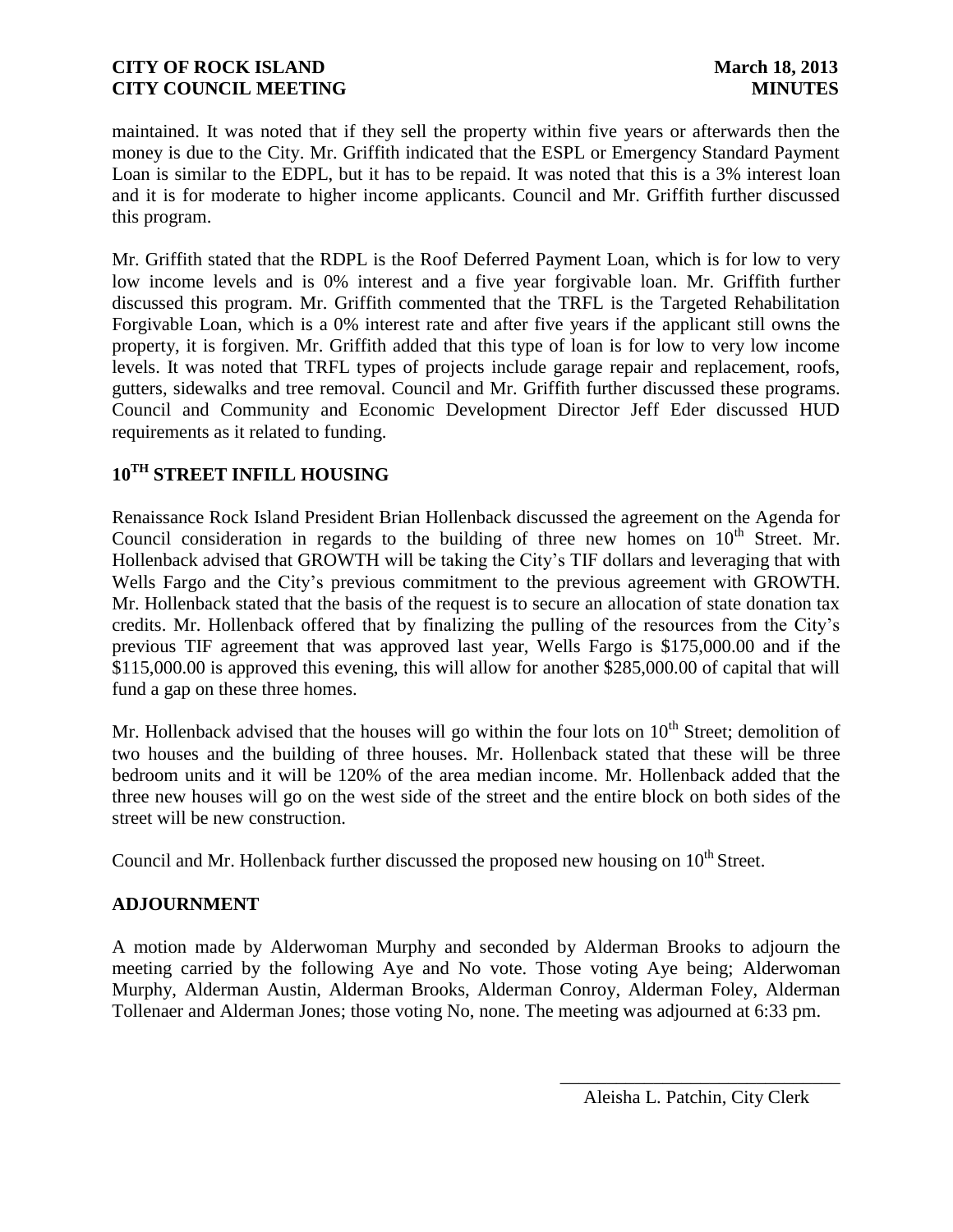Rock Island City Council met in regular session at 6:45 pm in Council Chambers of Rock Island City Hall. Present were Mayor Dennis E. Pauley presiding, and Aldermen Joy Murphy, Charles O. Austin III, Terry M.A. Brooks I, David Conroy, P.J. Foley, Stephen L. Tollenaer and Jason W. Jones. Also present were City Manager Thomas Thomas and City Attorney Ted Kutsunis.

#### Introductory Proceedings

Mayor Pauley called the meeting to order and led in the Pledge of Allegiance. Alderwoman Murphy gave the Invocation.

#### Agenda Item #5 **Minutes of the meeting of March 11, 2013.**

A motion was made by Alderman Austin and seconded by Alderman Jones to approve the minutes of the meeting of March 11, 2013 as printed. The motion carried by the following Aye and No vote; those voting Aye being; Alderwoman Murphy, Alderman Austin, Alderman Brooks, Alderman Conroy, Alderman Foley, Alderman Tollenaer and Alderman Jones; those voting No, none.

#### Agenda Item #6 **Update Rock Island by Mayor Pauley.**

Mayor Pauley stated to bring your bags and baskets to Lincoln Park at  $11<sup>th</sup>$  Avenue and 38<sup>th</sup> Street on Saturday, March  $23<sup>rd</sup>$ . The Mayor added that there will be many colorful eggs throughout the hunt areas and some contain special prizes! There may even be a surprise visit from a very popular bunny. Mayor Pauley commented that the hunt is free and will begin promptly at 9:30 am. Do not be late, as eggs are only available for a short time! It was noted that the rain location will be the Rock Island Fitness & Activity Center at 4303 24<sup>th</sup> Street.

Mayor Pauley advised that the City of Rock Island Planning and Redevelopment Division will accept preliminary applications for the Targeted Rehabilitation Loan Program beginning at 8:00 am on April 15, 2013 on a first come, first served basis. Mayor Pauley stated that this program is available to qualified owner-occupied and/or investor-owned properties throughout the City to make specific property repairs. The Mayor added that forms may be picked up in the Planning Division offices on the second floor of City Hall from 8:00 am to 5:00 pm Monday through Friday. It was noted that completed forms will not be accepted prior to April 15, 2013.

Mayor Pauley stated that the NAACP of Rock Island County will host the following non-partisan Candidates' Forums: The Alderman's Candidates' Forum will be held on Thursday, March 21<sup>st</sup> from 6:30 pm to 8:00 pm at the Martin Luther King Jr. Community Center at 630  $9<sup>th</sup>$  Street, Rock Island. The Mayor advised that they will have candidates from the  $1<sup>st</sup>$  and  $5<sup>th</sup>$  Wards. Mayor Pauley stated that the Mayoral Candidates' Forum will be held on Tuesday, April 2<sup>nd</sup> from 6:30 pm to 8:00 pm at the Martin Luther King Jr. Community Center at 630 9<sup>th</sup> Street, Rock Island. Mayor Pauley added that all three mayoral candidates have confirmed their participation.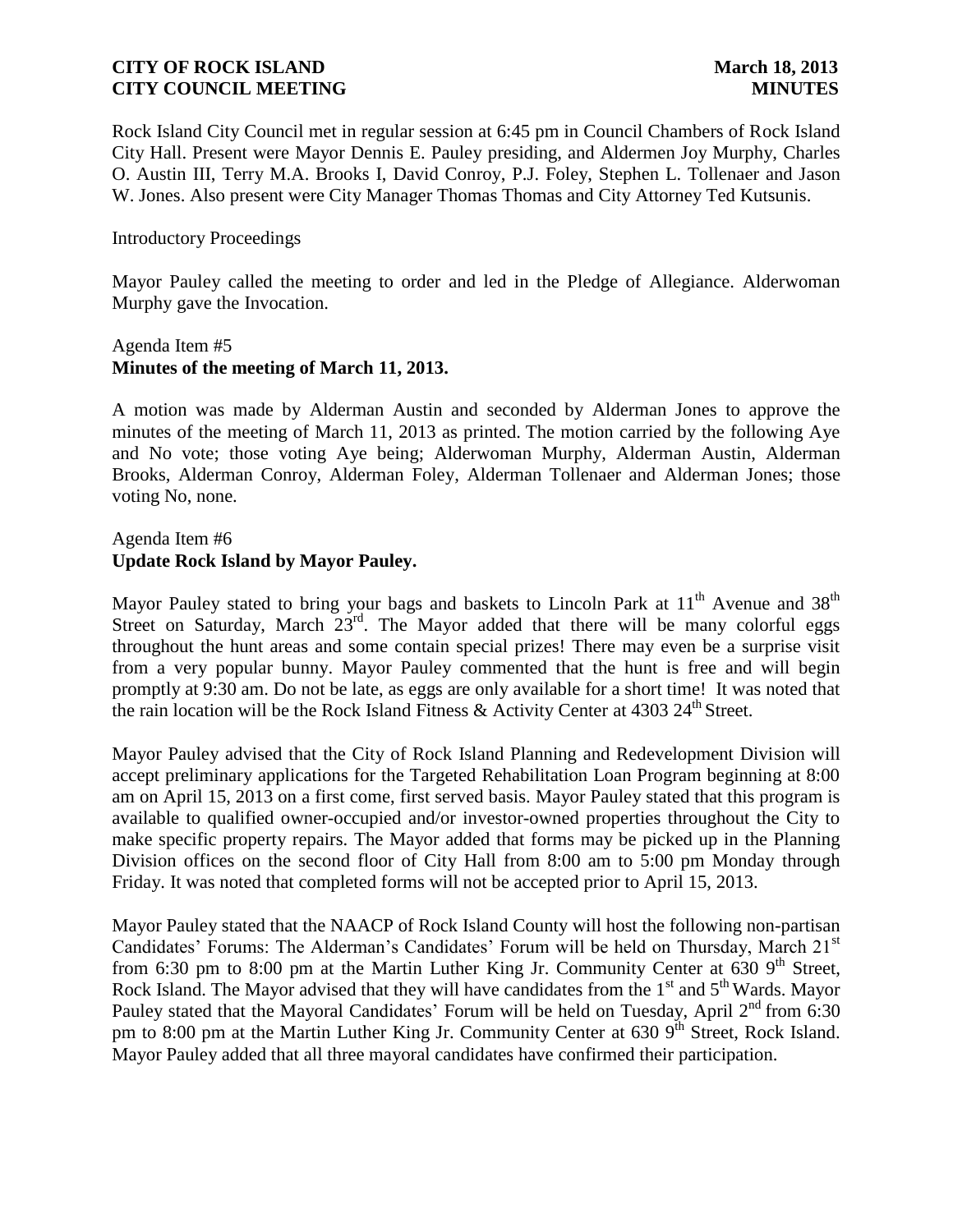Mayor Pauley advised that the Rock Island County NAACP and the Community Caring Conference will co-host the Rock Island-Milan School Board Candidates' Forum on Thursday, April  $4<sup>th</sup>$  at 6:30 pm to 8:00 pm at the Martin Luther King Jr. Community Center at 630  $9<sup>th</sup>$ Street, Rock Island.

Mayor Pauley stated to help the Quad City Botanical Center celebrate Easter with their botanical egg hunt on Sunday, March 31<sup>st</sup>. It was noted that doors will open at 12:00 pm. The Mayor stated that they will have two hunts for two age groups. Children ages 2-5 will hunt at 12:30 pm and children 6-10 at 1:00 pm. Mayor Pauley advised that children will be able find plastic eggs containing candy, toys or seeds! It was noted that the children will be able to plant the seeds in take home containers. Mayor Pauley stated that if your children are planning on participating, please make sure you arrive early for the Easter egg hunts, they are over in flash. The Mayor added that planting and other fun family activities will go on until 2:00 pm. The Botanical Center will close at 4:00 pm. It was noted that the Easter Egg Hunt is included in the price of admission: Adults \$6.00, Seniors \$5.00, Youth (6-15 yrs.) \$4.00, Children (2-5 yrs.) \$2.00, Children under 2 and members of the Quad City Botanical Center are Free.

#### Agenda Item #7

**A Special Ordinance amending Chapter 3: Alcoholic Liquor, Sec. 3-1, Sec. 3-8, Sec. 3- 9(a)(1)a, Sec. 3-9(a)(1)b, Sec. 3-9(a)(1)c, Sec. 3-9(a)(1)d and Sec. 3-9(b) of the Code of Ordinances.** 

It was moved by Alderman Conroy and seconded by Alderman Foley to consider, suspend the rules and pass the ordinance.

Discussion followed. Alderman Austin inquired upon the Mayor/Liquor Commissioner to give a quick summary as to why the ordinance is being amended.

Mayor Pauley advised that the liquor ordinance was reviewed and it was determined that there were a few categories in which we were trying to fit everyone into those categories. Mayor Pauley explained that there were some businesses such as large grocery stores that were in the same category as convenient stores. The Mayor stated that the large grocery stores wanted to do wine tastings and a few other things. Mayor Pauley advised that a new category was created just for those stores. Mayor Pauley indicated that the City has a nice banquet center (Stern Center) and other places that would like to do banquets. It was noted that there really wasn't a category for these places. The Mayor advised that these businesses had to either be on a bar license or a restaurant license, which really didn't fit what they wanted to do. Mayor Pauley advised that adjustments were made so that they could fit into a defined category.

Mayor Pauley pointed out that the City has some restaurants that would like to stay open later if they have a liquor license. It was noted that there is a 1:00 am license for these restaurants. Mayor Pauley stated that the ordinance was amended to allow them to stay open until 2:00 am or 3:00 am. The Mayor stated that they have to serve food if they are open at a later time. Mayor Pauley stated that there were also a couple of places that only wanted to serve beer and wine and there wasn't a license for that so a special category was created for these places. Mayor Pauley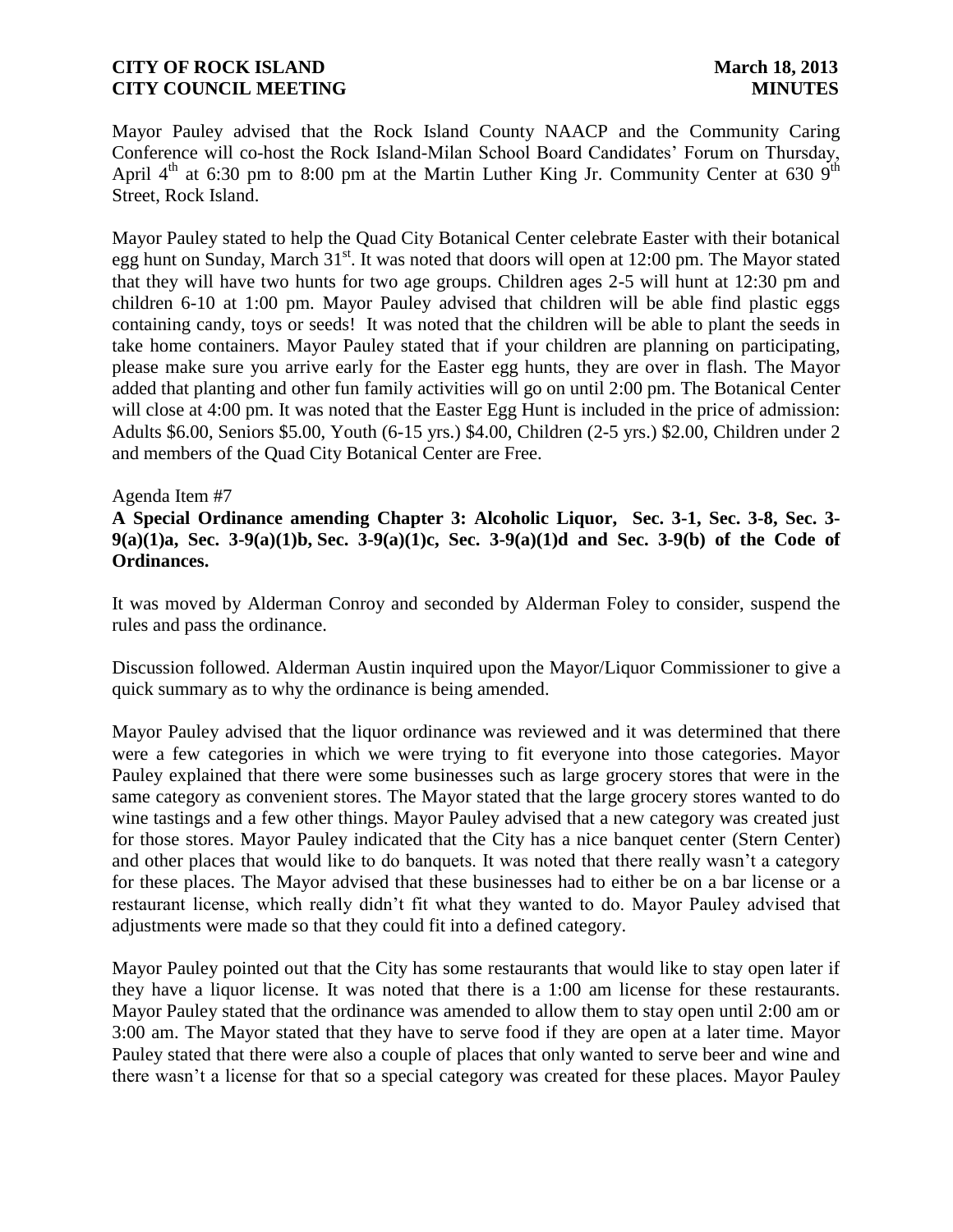advised that we want to make it so that everybody that has a liquor license fits in the right category. The Mayor added that no fees increased and the categories were redefined.

After discussion, the motion carried by the following Aye and No vote; those voting Aye being; Alderwoman Murphy, Alderman Austin, Alderman Brooks, Alderman Conroy, Alderman Foley, Alderman Tollenaer and Alderman Jones; those voting No, none.

Agenda Item #8

**Report from the Administrative Services Department regarding General Liability Claim settlements for the properties at 1523 36th Street, 1527 36th Street and 1525 36th Street, recommending to offer the residents at 1523 36th Street and 1527 36th Street 50% of the property value and 50% of any damaged personal articles, and 50% to the resident at 1525 36th Street for the repair to their finished basement along with any damaged personal articles in the total estimated amount of \$114.056.00.** 

**Note:** Agenda Item #8 was deferred from the March 4, 2013 Council meeting.

*A Motion remained on the floor* - It was moved by Alderwoman Murphy and seconded by Alderman Tollenaer to approve the general liability claim settlements as recommended**.**

Discussion followed. At this time, Alderwoman Murphy stated that she would like to amend her original motion. Alderwoman Murphy then moved that the City authorize up to \$160.000.00 for the City Attorney to settle the claims of 1523  $36<sup>th</sup>$  Street, 1525  $36<sup>th</sup>$  Street and 1527  $36<sup>th</sup>$  Street. Alderman Tollenaer seconded.

Discussion followed with Mayor Pauley stating that this is substantially higher than what the original amount was; this is an extremely unique situation. Mayor Pauley advised that a water tower totally emptied and caused major problems for the residents. Mayor Pauley added that Council feels that this has to be taken care of differently than in any other situation that could normally occur. Mayor Pauley advised that if there was a situation where there was a water main break down the street and there was a little water seepage in the basement and it was \$1,000.00 damage, it would not be expected to pay the full \$1,000.00; it would be paid on a pro-rated basis. Mayor Pauley pointed out that each case would be looked at individually to determine as to what the real extent of the damage would be and why it happened.

After discussion, the motion carried by the following Aye and No vote; those voting Aye being; Alderwoman Murphy, Alderman Austin, Alderman Brooks, Alderman Conroy, Alderman Foley, Alderman Tollenaer and Alderman Jones; those voting No, none.

The original amended motion reads as follows:

It was moved by Alderwoman Murphy and seconded by Alderman Tollenaer that the City authorize up to \$160,000.00 for the City Attorney to settle the claims of 1523  $36<sup>th</sup>$  Street, 1525  $36<sup>th</sup>$  Street and 1527  $36<sup>th</sup>$  Street. The motion carried by the following Aye and No vote; those voting Aye being; Alderwoman Murphy, Alderman Austin, Alderman Brooks, Alderman Conroy, Alderman Foley, Alderman Tollenaer and Alderman Jones; those voting No, none.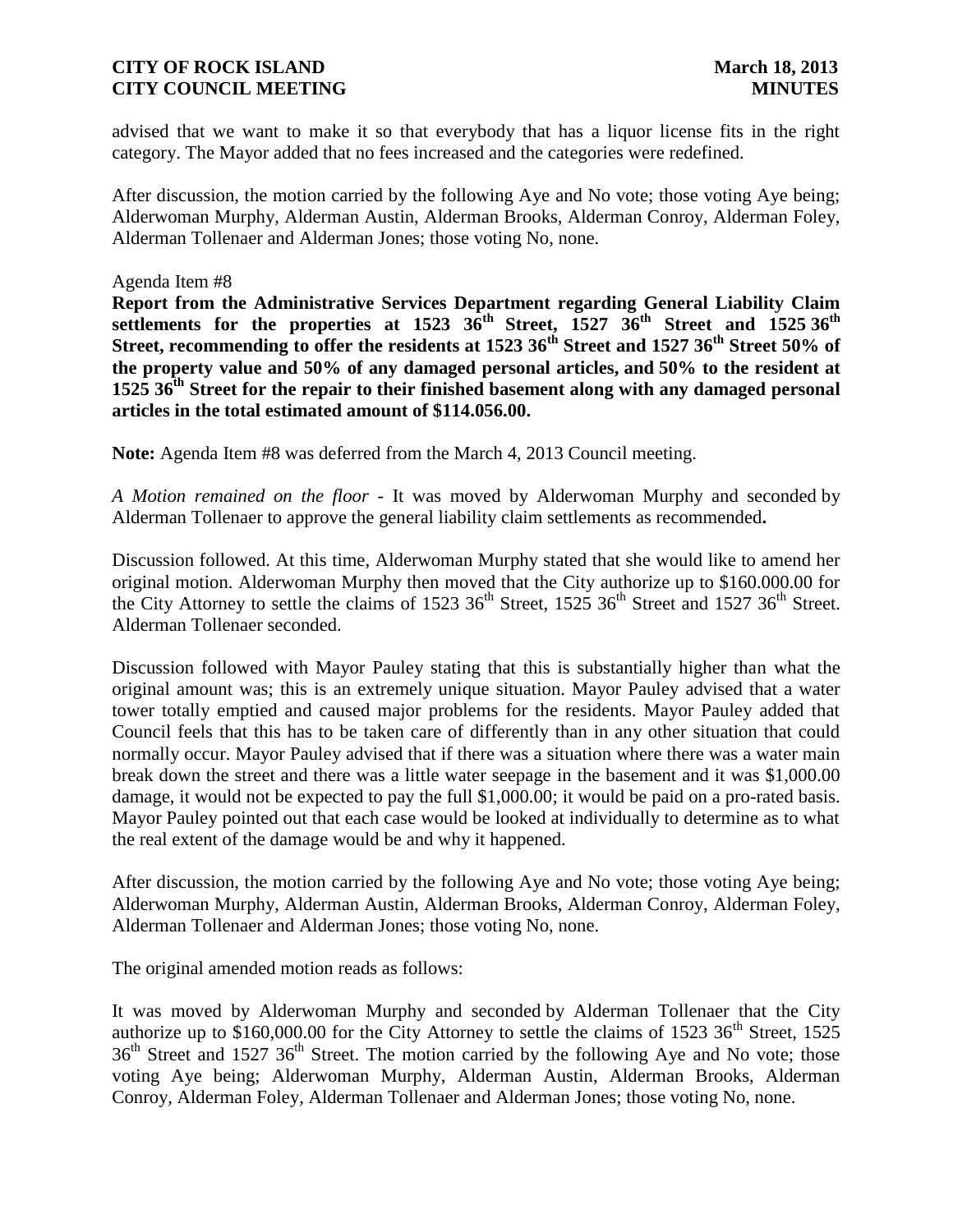#### Agenda Item #9

# **Claims for the week of March 8 through March 14 in the amount of \$1,329,346.10.**

 Alderman Tollenaer moved and Alderman Foley seconded to allow the claims. The motion carried by the following Aye and No vote; those voting Aye being; Alderwoman Murphy, Alderman Austin, Alderman Brooks, Alderman Conroy, Alderman Foley, Alderman Tollenaer and Alderman Jones; those voting No, none.

#### Agenda Item #10

# **Report from the Fire Department regarding bids for the purchase of three X-Series Heart Monitors and four AED PRO Monitors from Zoll in the amount of \$90,554.74.**

The City Clerk pointed out that this purchase will come out of the Fiscal Year 2013/2014 Budget and not the current budget.

Alderman Conroy moved and Alderwoman Murphy seconded to award the bid as recommended, approve purchase and authorize the City Manager to execute the contract documents. The motion carried by the following Aye and No vote; those voting Aye being; Alderwoman Murphy, Alderman Austin, Alderman Brooks, Alderman Conroy, Alderman Foley, Alderman Tollenaer and Alderman Jones; those voting No, none.

Agenda Item #11

## **Report from the Public Works Department regarding a proposal from Missman, Inc. for engineering services for the 11th Street (IL92) and 9th Street corridor traffic study in the amount of \$259,650.00.**

It was moved by Alderwoman Murphy and seconded by Alderman Foley to approve the proposal as recommended and authorize the City Manager to execute the contract documents.

Alderman Conroy inquired upon Community and Economic Development Director Jeff Eder to explain as to what this item entails.

Mr. Eder advised that this is some necessary work that needs to be done in regards to the Walmart development and the development at Blackhawk Road and 11<sup>th</sup> Street.

After discussion, the motion carried by the following Aye and No vote; those voting Aye being; Alderwoman Murphy, Alderman Austin, Alderman Brooks, Alderman Conroy, Alderman Foley, Alderman Tollenaer and Alderman Jones; those voting No, none.

Agenda Item #12

## **Report from the Public Works Department regarding the Coast Guard Auxiliary lease renewal agreement at Sunset Marina.**

Alderman Foley moved and Alderman Conroy seconded to approve the agreement as recommended and authorize the City Manager to execute the contract documents. The motion carried by the following Aye and No vote; those voting Aye being; Alderwoman Murphy,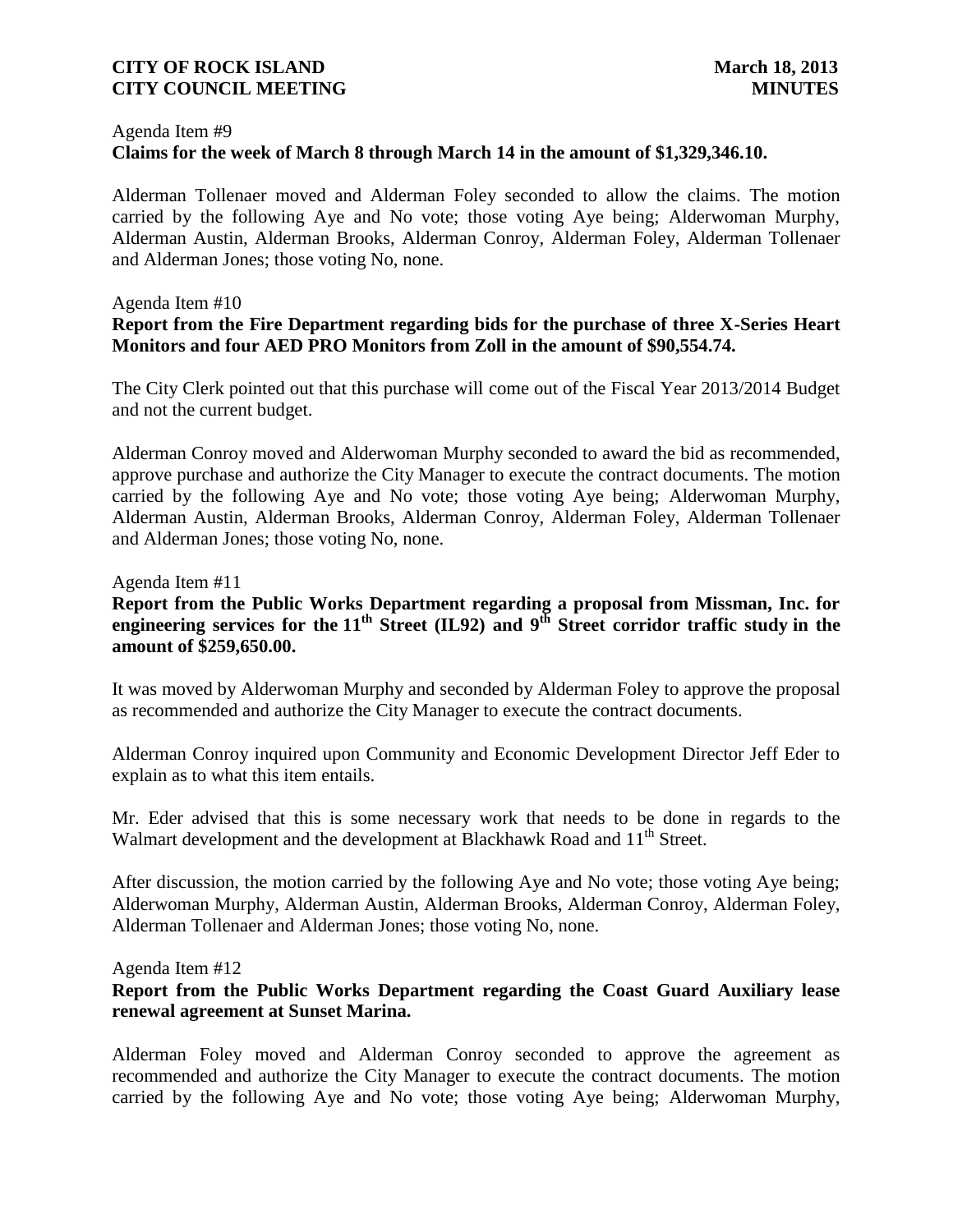Alderman Austin, Alderman Brooks, Alderman Conroy, Alderman Foley, Alderman Tollenaer and Alderman Jones; those voting No, none.

#### Agenda Item #13

**Report from the Community and Economic Development Department regarding an agreement with Rock Island Economic Growth Corporation for building new housing on 10th Street in the New Old Chicago Neighborhood.** 

It was moved by Alderwoman Murphy and seconded by Alderman Jones to approve the agreement for the items as outlined in the report and authorize the City Manager to execute the contract documents.

Discussion followed. Alderman Austin inquired upon Renaissance Rock Island President Brian Hollenback to give a summary of what this item entails.

Mr. Hollenback advised that this will allow for the building of three more homes, which will be three bedrooms and two baths in a 1,300 or 1,400 square foot price range at a price point of approximately \$109,000.00. Mr. Hollenback stated that upon Council approval, this will allow for access to the Donation Tax Credits that will bring about another \$285,000.00 for overall reinvestment.

Mr. Hollenback and Council further discussed this item as it related to affordability of the new homes, marketing of the homes and homebuyer education classes.

After discussion, the motion carried by the following Aye and No vote; those voting Aye being; Alderwoman Murphy, Alderman Austin, Alderman Brooks, Alderman Conroy, Alderman Foley, Alderman Tollenaer and Alderman Jones; those voting No, none.

#### Agenda Item #14

#### **Report from the City Attorney regarding an intergovernmental agreement between the City and Rock Island County related to Mill Creek flooding.**

Alderman Foley moved and Alderman Conroy seconded to approve the agreement as recommended and authorize the City Manager to execute the contract documents. The motion carried by the following Aye and No vote; those voting Aye being; Alderwoman Murphy, Alderman Austin, Alderman Brooks, Alderman Conroy, Alderman Foley, Alderman Tollenaer and Alderman Jones; those voting No, none.

Agenda Item #15

## **Report from the Finance Department regarding the Motor Fuel Tax Audit report for the period beginning January 1, 2011 and ending December 31, 2012.**

It was moved by Alderwoman Murphy and seconded by Alderman Austin to accept the report as recommended and authorize staff to place it on file in the permanent records of the City of Rock Island. The motion carried by the following Aye and No vote; those voting Aye being;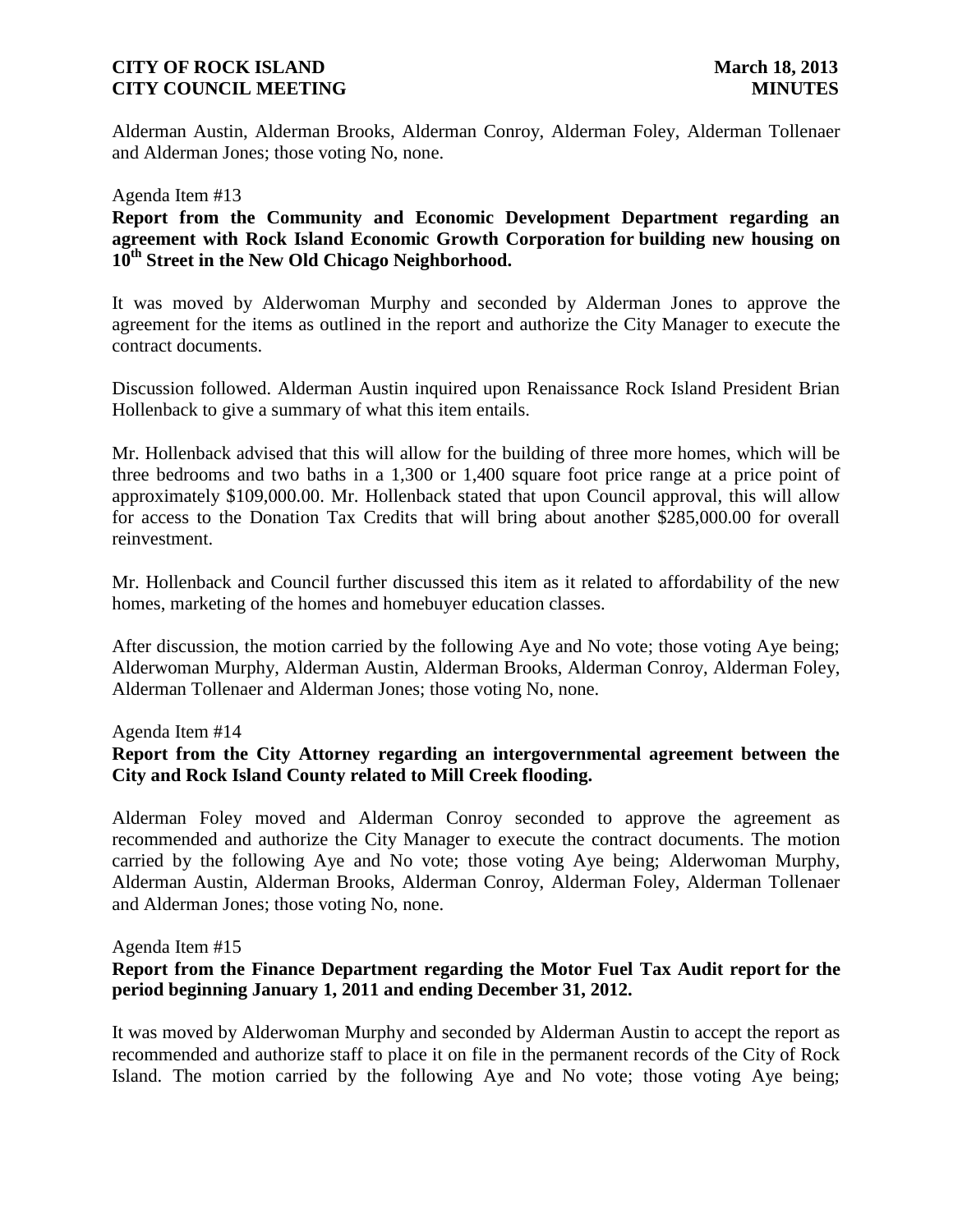Alderwoman Murphy, Alderman Austin, Alderman Brooks, Alderman Conroy, Alderman Foley, Alderman Tollenaer and Alderman Jones; those voting No, none.

# Agenda Item #16 **Report from the Mayor regarding appointments and a reappointment to the Preservation Commission**.

It was moved by Alderman Jones and seconded by Alderman Austin to approve the appointments and reappointment as recommended. The motion carried by the following Aye and No vote; those voting Aye being; Alderwoman Murphy, Alderman Austin, Alderman Brooks, Alderman Conroy, Alderman Foley, Alderman Tollenaer and Alderman Jones; those voting No, none.

Ms. Susan Swords and Mr. Brent Bogen were appointed to the Preservation Commission for three year terms expiring on March 31, 2016.

Mr. John Streiter was reappointed to the Preservation Commission for a three year term expiring on March 31, 2016.

#### Agenda Item #17

**Report from the Public Works Department regarding a request from the Coast Guard Auxiliary to use the parking lot area at Sunset Marina from 8:00 am to noon on June 16, July 14 and August 18, 2013 and requesting to hang a banner at the marina entrance for their annual fundraising breakfasts.** 

Alderman Conroy moved and Alderman Foley seconded to approve the requests as recommended. The motion carried by the following Aye and No vote; those voting Aye being; Alderwoman Murphy, Alderman Austin, Alderman Brooks, Alderman Conroy, Alderman Foley, Alderman Tollenaer and Alderman Jones; those voting No, none.

Agenda Item #18

# **Report from the City Clerk regarding an application and Resolution for the Bi-State Motorcycle Awareness Ride to be held on Saturday, May 4, 2013.**

It was moved by Alderman Austin and seconded by Alderwoman Murphy to approve the application as recommended and adopt the resolution.

Discussion followed. Mr. Gerhardt Shovell stepped forward. Mr. Shovell stated that he was at the meeting last week and asked Council to consider reducing the costs for the Bi-State Motorcycle Awareness Ride to be held on May  $4<sup>th</sup>$ . Mr. Shovell commented that Moline has reduced some of the costs. Mr. Shovell inquired upon Council to consider reducing the fees charged for the parade permit because this is a nonprofit organization; money is donated back into the community and this is a big safety issue. Mr. Shovell commented that there has been a decrease in ridership because of the charge and the ride has lost some of its impact of being a big event for public awareness for motorcycles.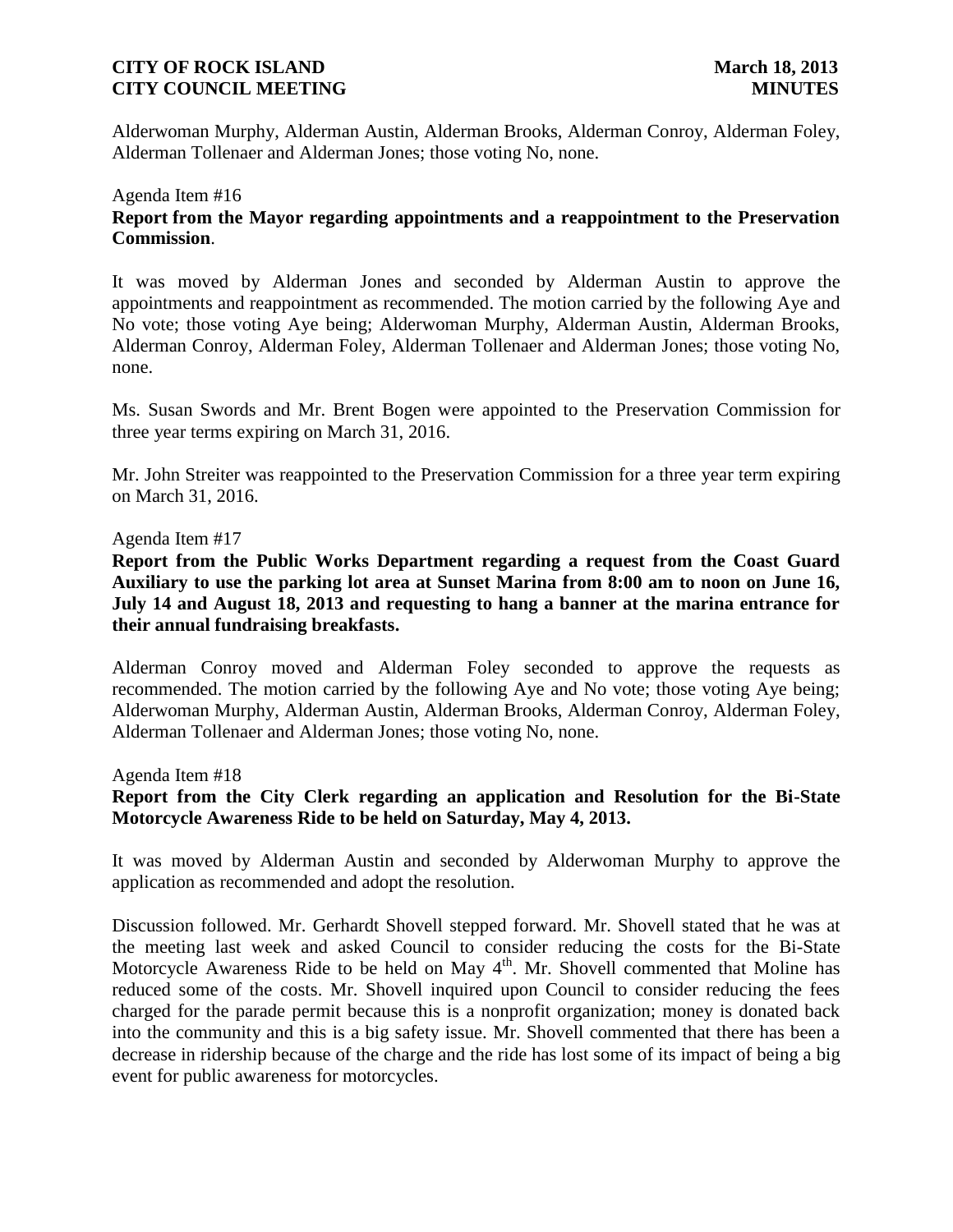Alderman Austin inquired upon staff to explain the fees that would be charged for police protection on the route.

Police Chief Jeff VenHuizen advised that it requires approximately 10 to 11 officers to cover all of the major intersections as they travel through the City. Chief VenHuizen stated that there is an off-duty hourly rate set by the union, which is \$31.00 per hour for a minimum of three hours.

Mr. Shovell inquired upon Council that if this issue could not be addressed this year, could Council possibly consider it for next year.

Alderwoman Murphy suggested to Mr. Shovell that he discuss this issue with the Police Chief.

After discussion, the motion carried by the following Aye and No vote; those voting Aye being; Alderwoman Murphy, Alderman Austin, Alderman Brooks, Alderman Conroy, Alderman Foley, Alderman Tollenaer and Alderman Jones; those voting No, none.

#### Agenda Item #19

**Report from the City Clerk regarding an application and Resolution for the Cornbelt Running Club to hold their Quad Cities Distance Classic Half Marathon and 5K Road Race on Sunday, May 12, 2013.** 

Alderwoman Murphy moved and Alderman Foley seconded to approve the event as recommended and adopt the resolution. The motion carried by the following Aye and No vote; those voting Aye being; Alderwoman Murphy, Alderman Austin, Alderman Brooks, Alderman Conroy, Alderman Foley, Alderman Tollenaer and Alderman Jones; those voting No, none.

Agenda Item #20 **Other Business.**

No one signed up to address Council to speak on a topic.

Alderman Austin advised that there is an election three weeks from tomorrow but voting has already started. Alderman Austin stated that for those that want absentee ballots, the window is open now through April  $4<sup>th</sup>$ . Alderman Austin added that early voting at the Rock Island County office building starts next Monday, March  $25<sup>th</sup>$  and the election is on Tuesday, April 9<sup>th</sup>.

Alderwoman Murphy encouraged everyone to Shop Rock Island. Alderwoman Murphy reminded everyone that spring is just around the corner. Alderwoman Murphy added that if you are thinking about home improvement projects, Rock Island has many stores to shop for all of your home improvement needs. Alderwoman Murphy encouraged everyone to shop local.

# Agenda Item #21 **Executive Session on Personnel, Property Acquisition and Litigation.**

The Executive Session on Litigation was held prior to the regular meeting. An Executive Session on Personnel and Property Acquisition was not needed.